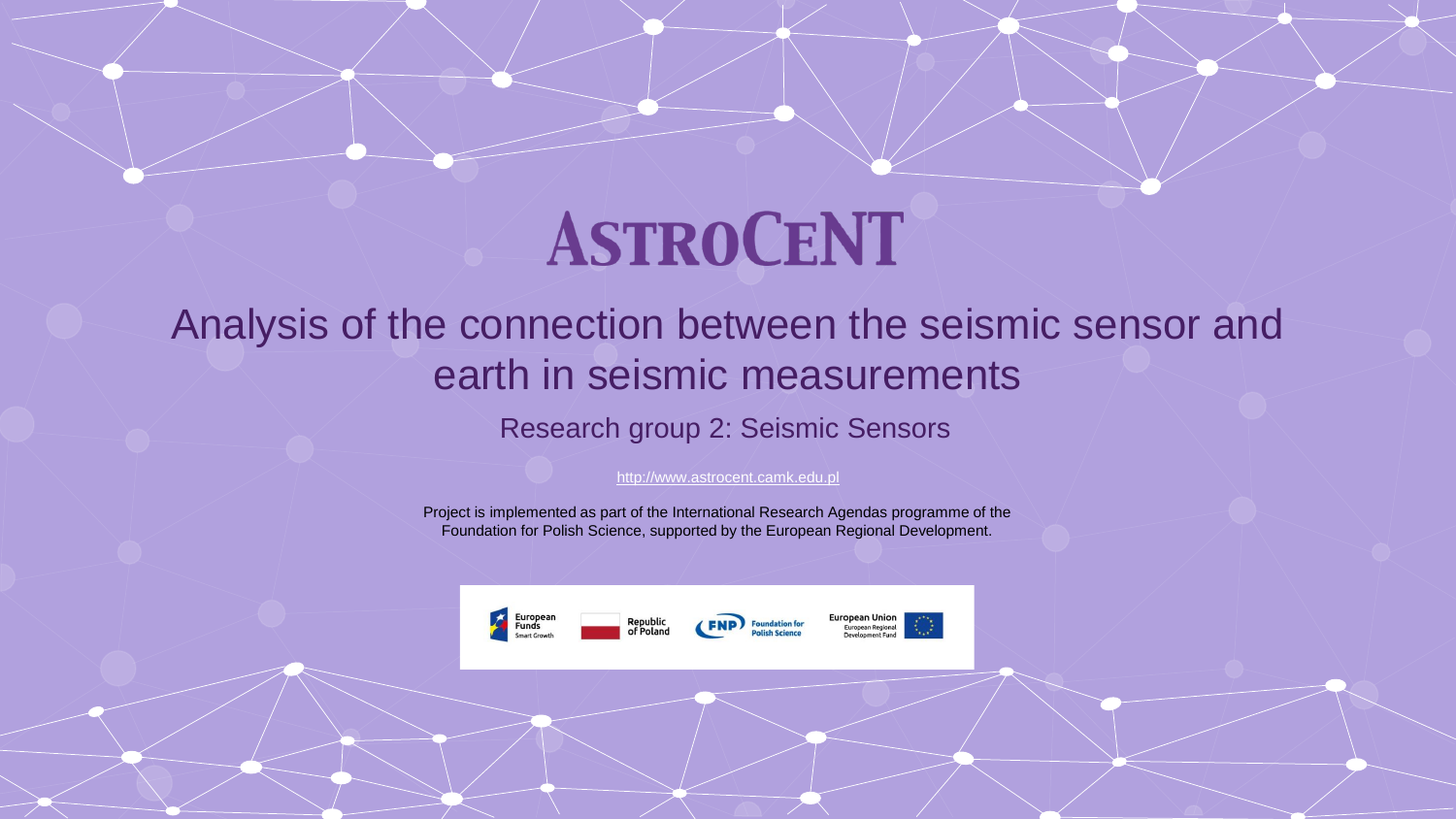# Comparison of seismic sensors

Commercial seismic sensors placed on the ground





Adjustable stands

*http://seismoschoolnp.org/ ?page\_id=572*



**A Trillium** 

*https://www.gfz-potsdam.de http://www.terrindo.co.id/index.php/ products/details/trillium-compact*



Republi





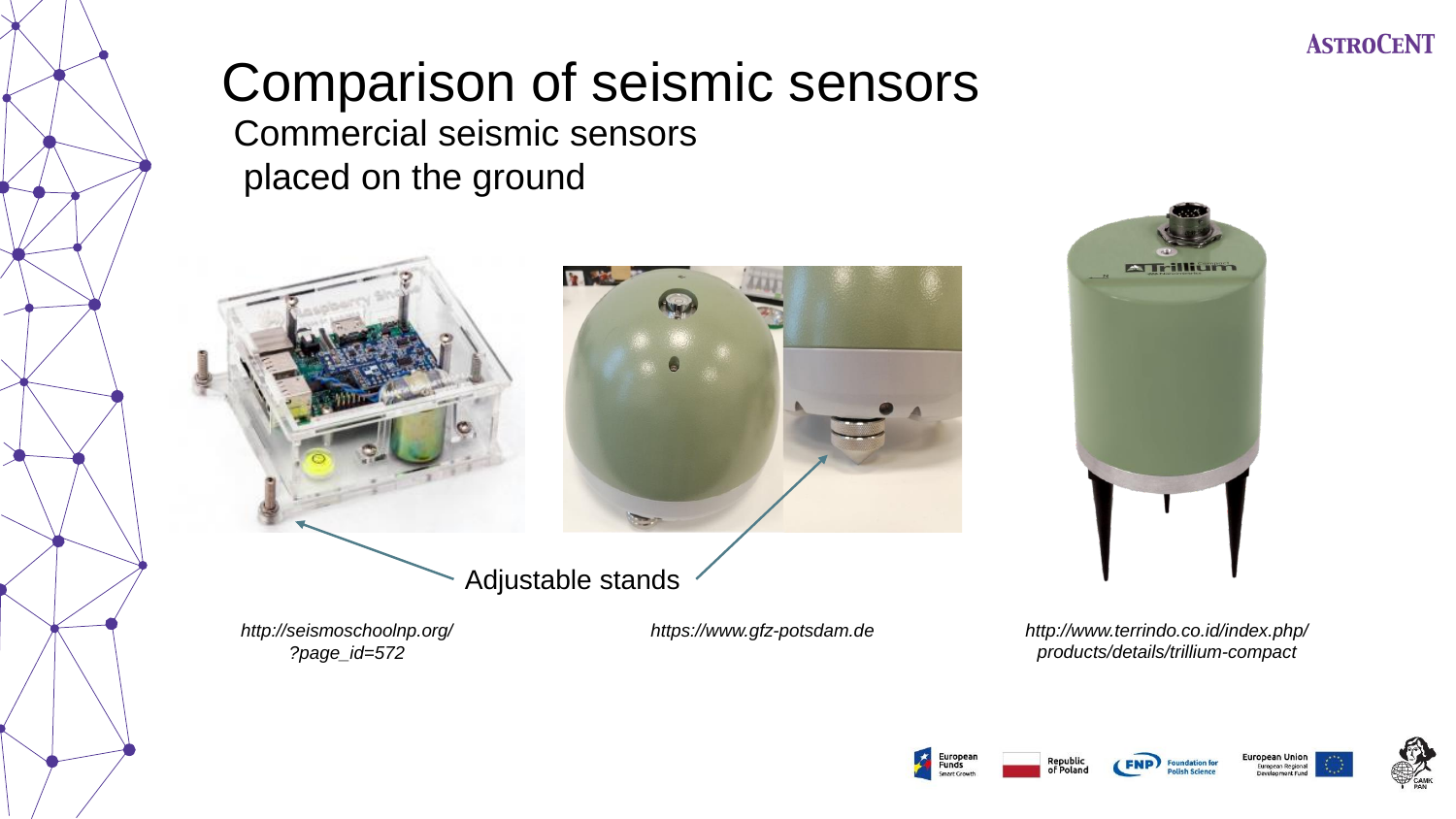# Comparison of seismic sensors

Commercial seismic sensors driven into the ground

• With skewer













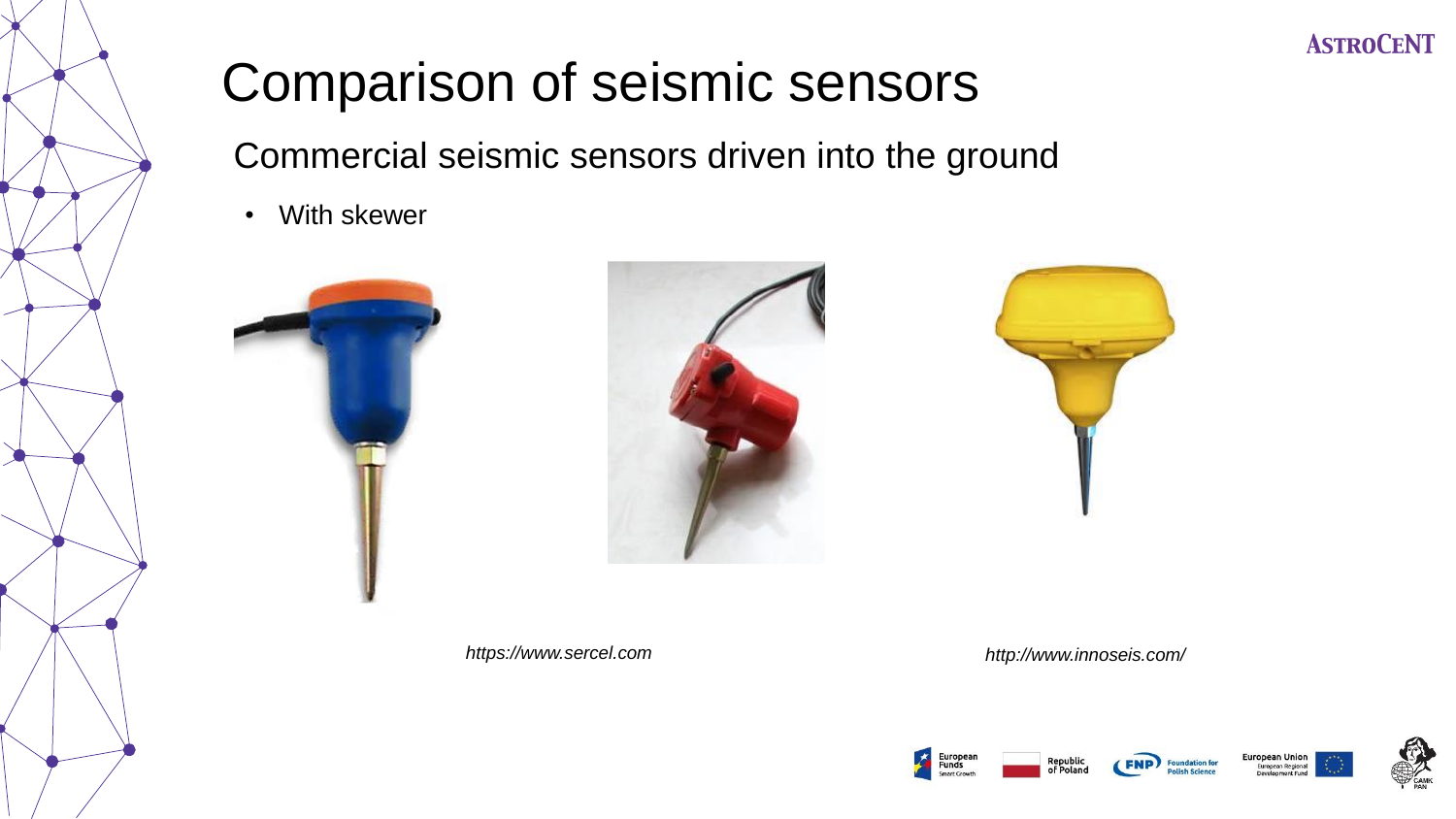# Comparison of seismic sensors

Commercial seismic sensors driven into the ground

• With anchor



*https://smartsolo.com/ https://www.sercel.com*







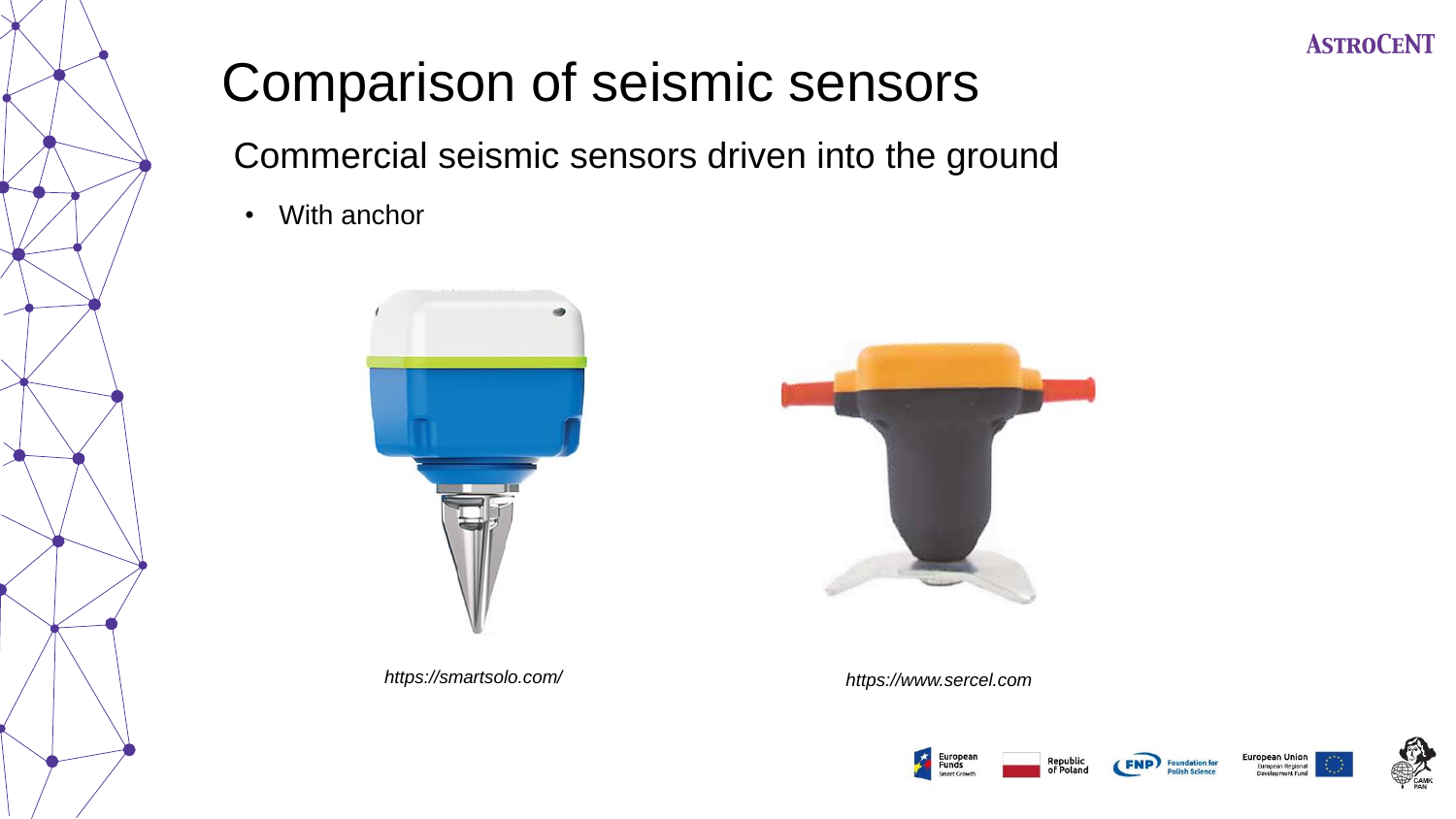# Comparison of seismic sensors

Our seismic sensor





- Driven into the ground
- Sensor holder, housing, base ended with anchor
- Everything screwed together
- Material: unknown yet

Sensor



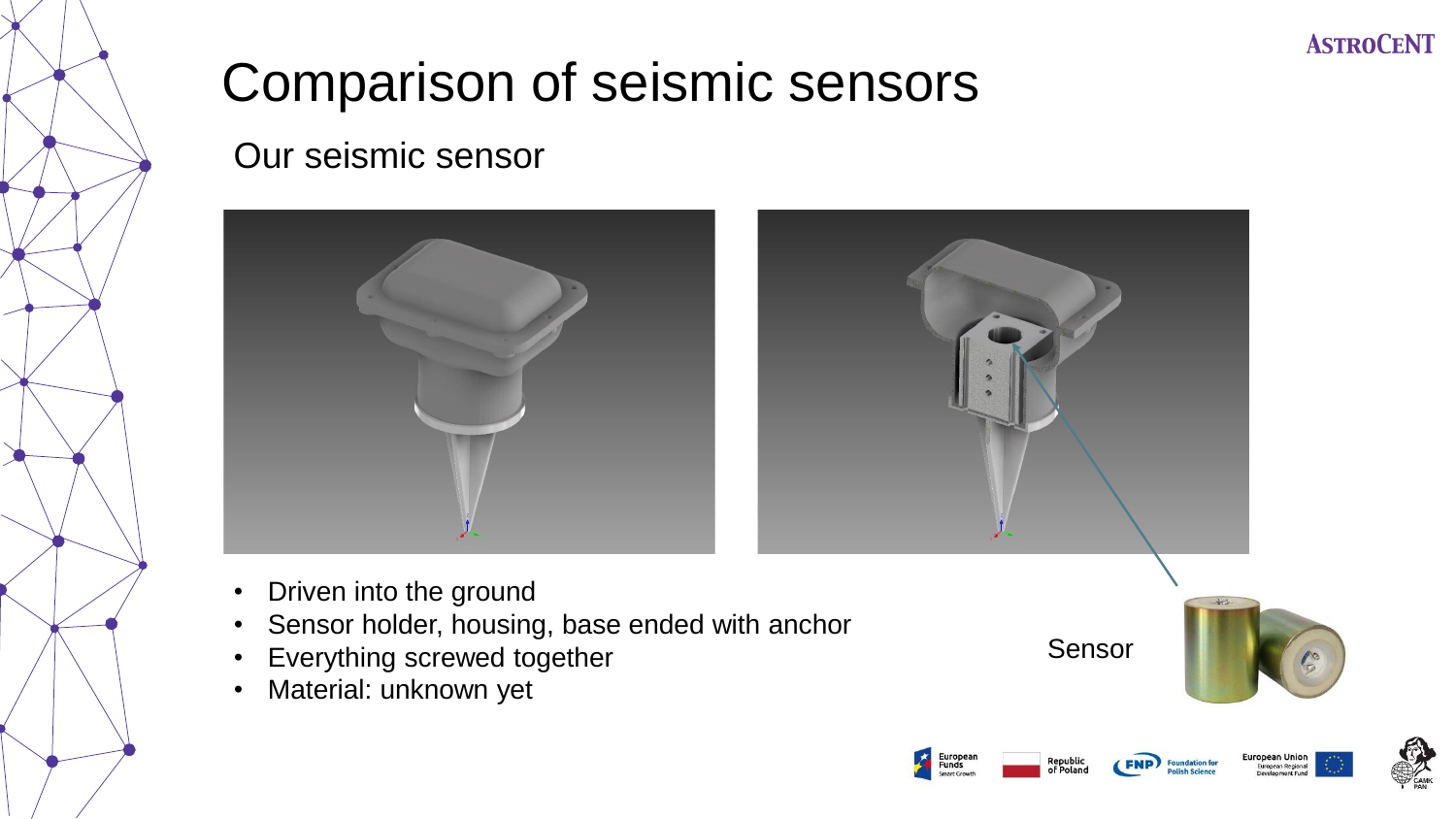# Research problem

**Our goal is to optimize the connection between the sensor and the ground to better measure seismic waves.** 

As part of the research, we want to answer the following questions:

- 1. What should be the length, width and shape of the sensor base and how deep should it be driven into the ground,
- 2. Whether the mounting receives vibrations symmetrically on all sides.

The problem we are considering has been considered technically so far, but has not been investigated yet.



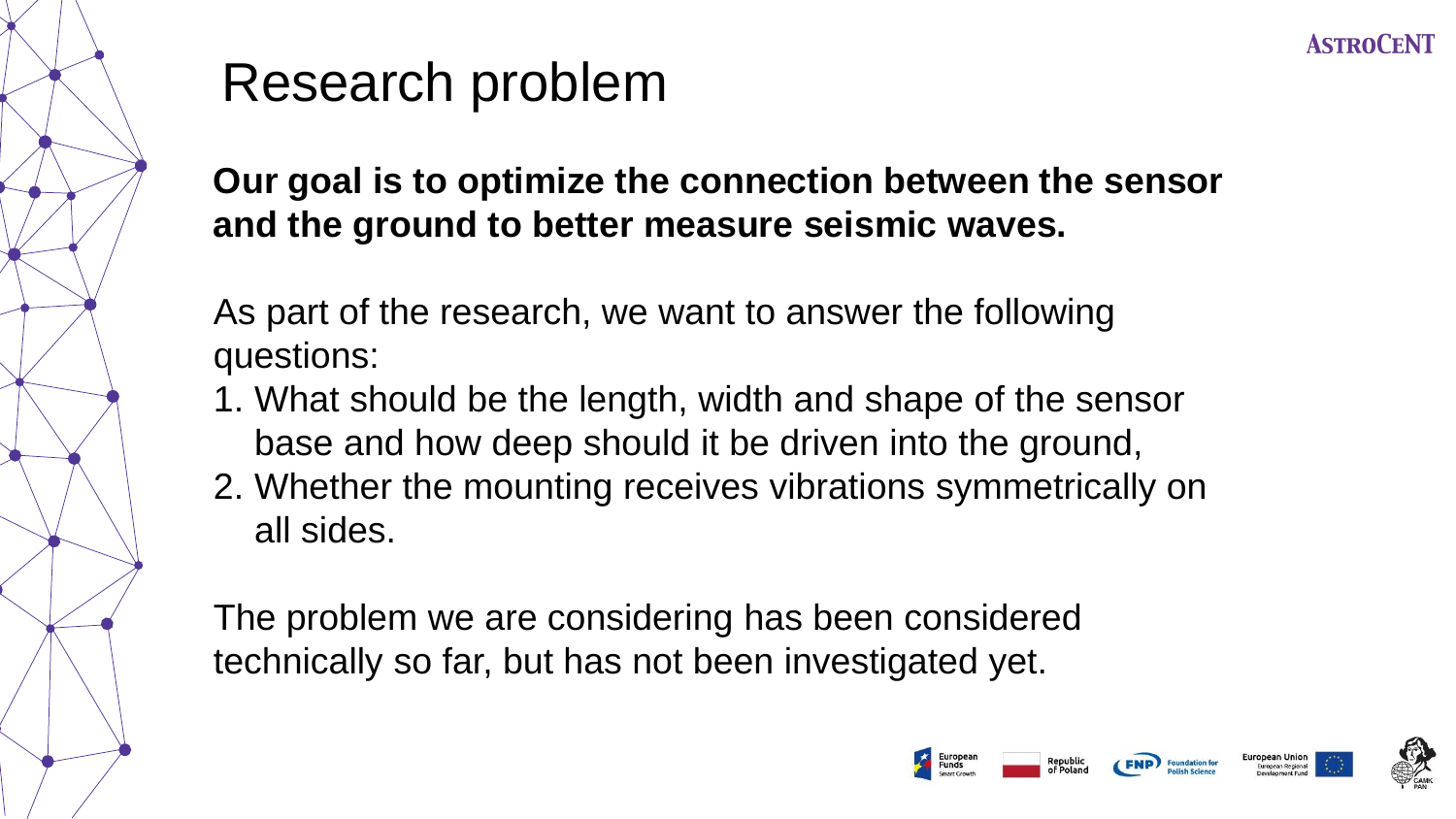



# Mounting geometry

- CAD model of our idea for the holder and sensor base
- Our mount consists of a sensor holder and a base. They are bolted together.
- The holder for the sensor is in the form of a cube with dimensions of 50/50/55 mm, and the base is in the form of a plate with a diameter of 78 mm, ended with an anchor. Currently both of these elements are made of aluminum.
- The assembly is symmetrical about the ZX and ZY plane.





**ASTROCENT**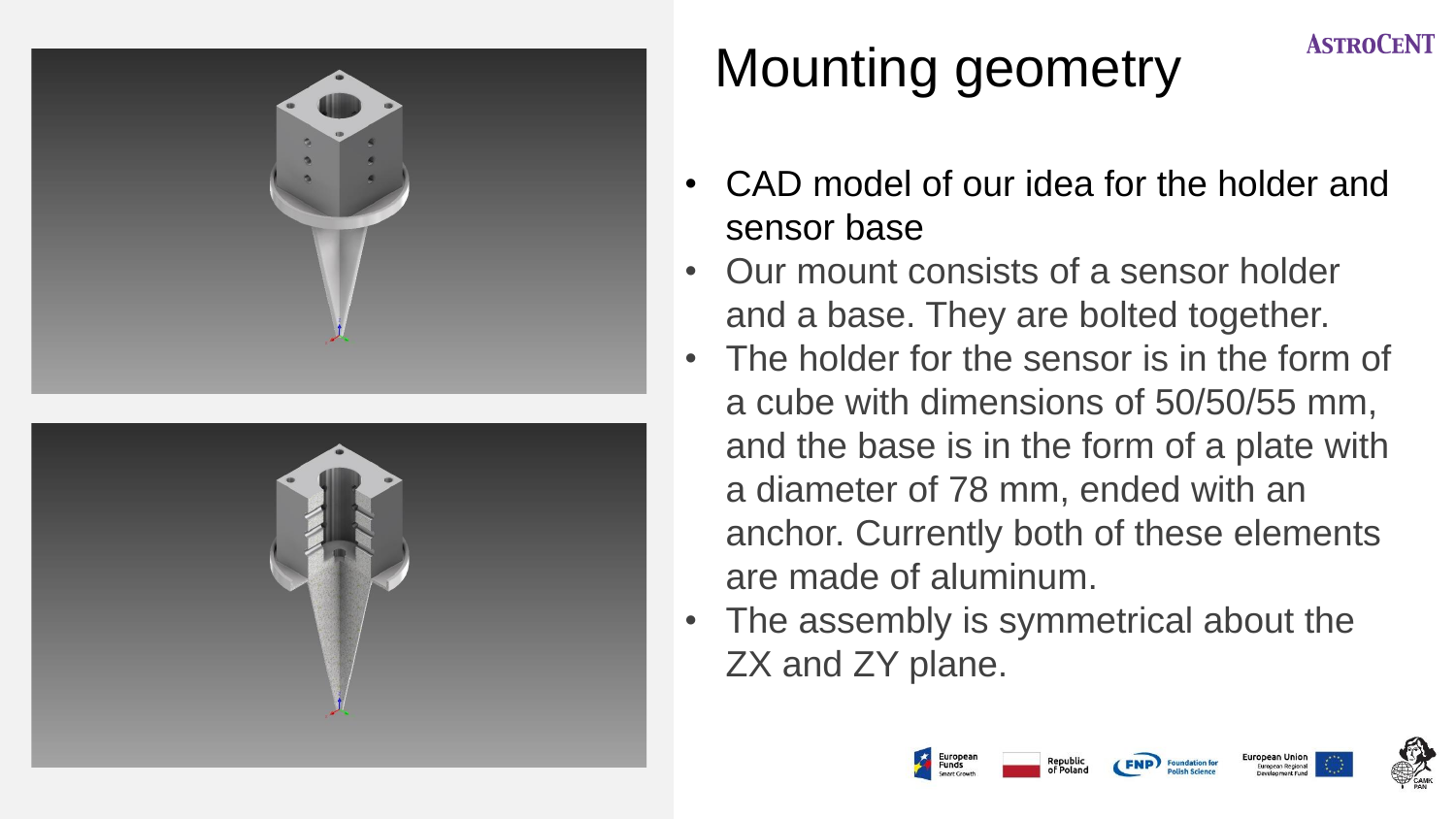

# Ansys simulation

Simulation parameters and assumed variants:

- Analysis frequency range from 0.1 Hz to 1 kHz
- Rotation of the seismometer from 0 to 45 degrees
- Digging depth 33.3 mm, 66.6 mm, 90.0mm (all ~10 cm )
- Sensor with fixed support at the base
- Simulated force 10 N
- Recorded simulated response by the sensor



**ASTROCENT** 



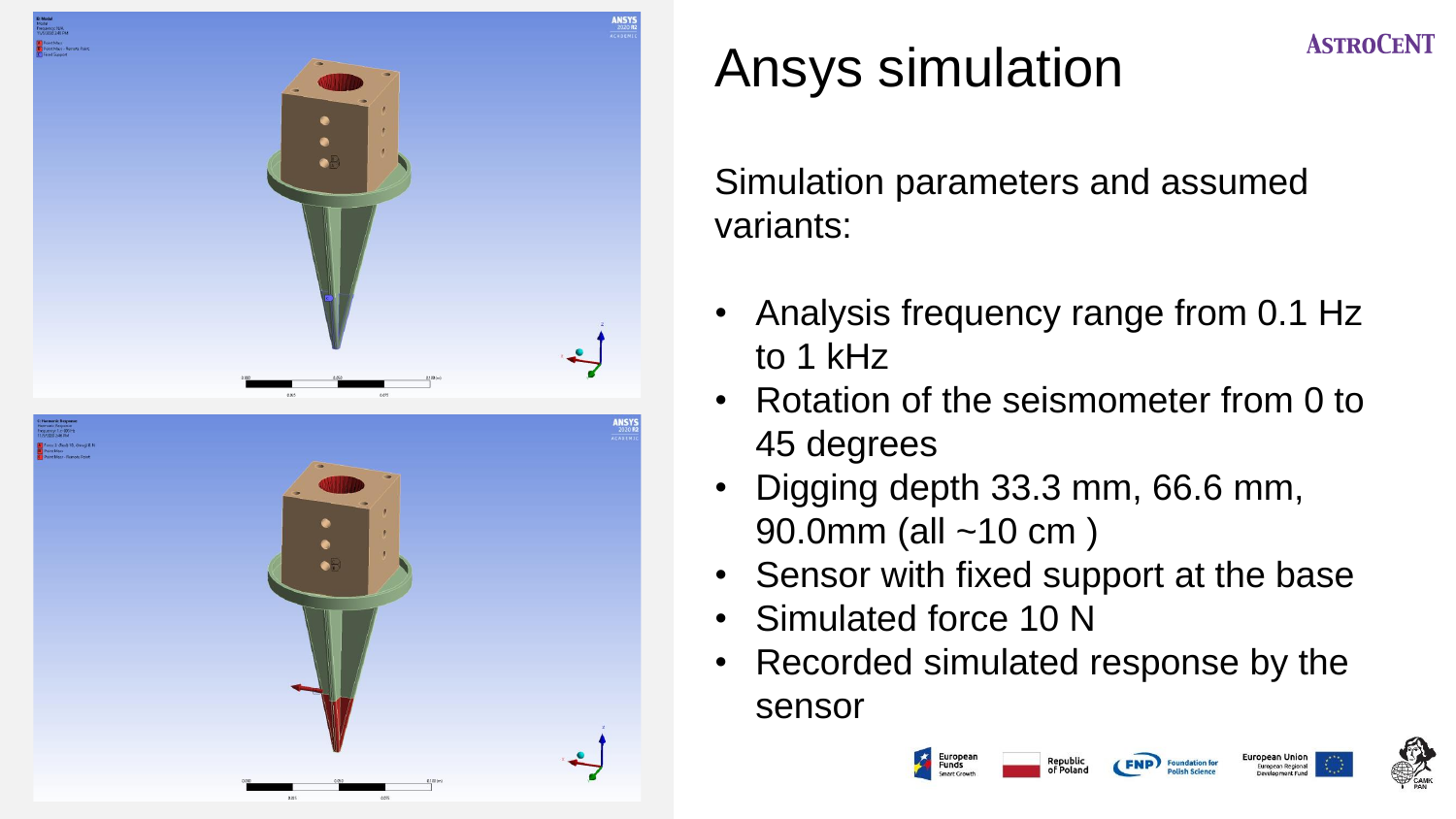

## Simulation results - depth 33.3 mm



- resonant shape response
- amplitude changing depending on the angle (from 0.1 to 200 Hz)
- for about 240 Hz high resonant amplitude

Republio

European Union<br>European Regional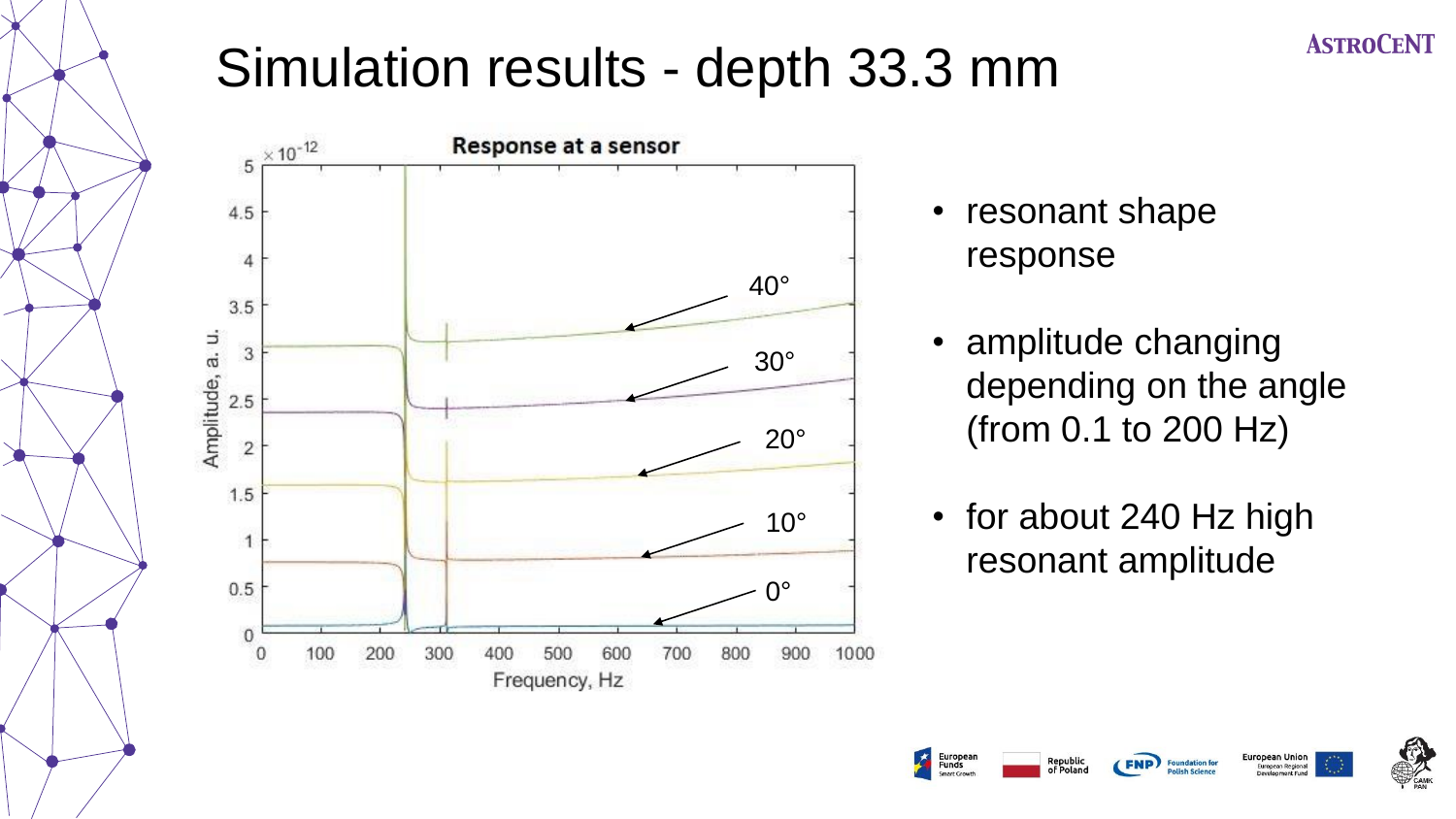# Simulation results - depth 66.6 mm



- resonant shape response
- amplitude changing depending on the angle (from 0.1 to 600 Hz)
- for about 650 and 850 Hz high resonant amplitude

uropean Regional

Republio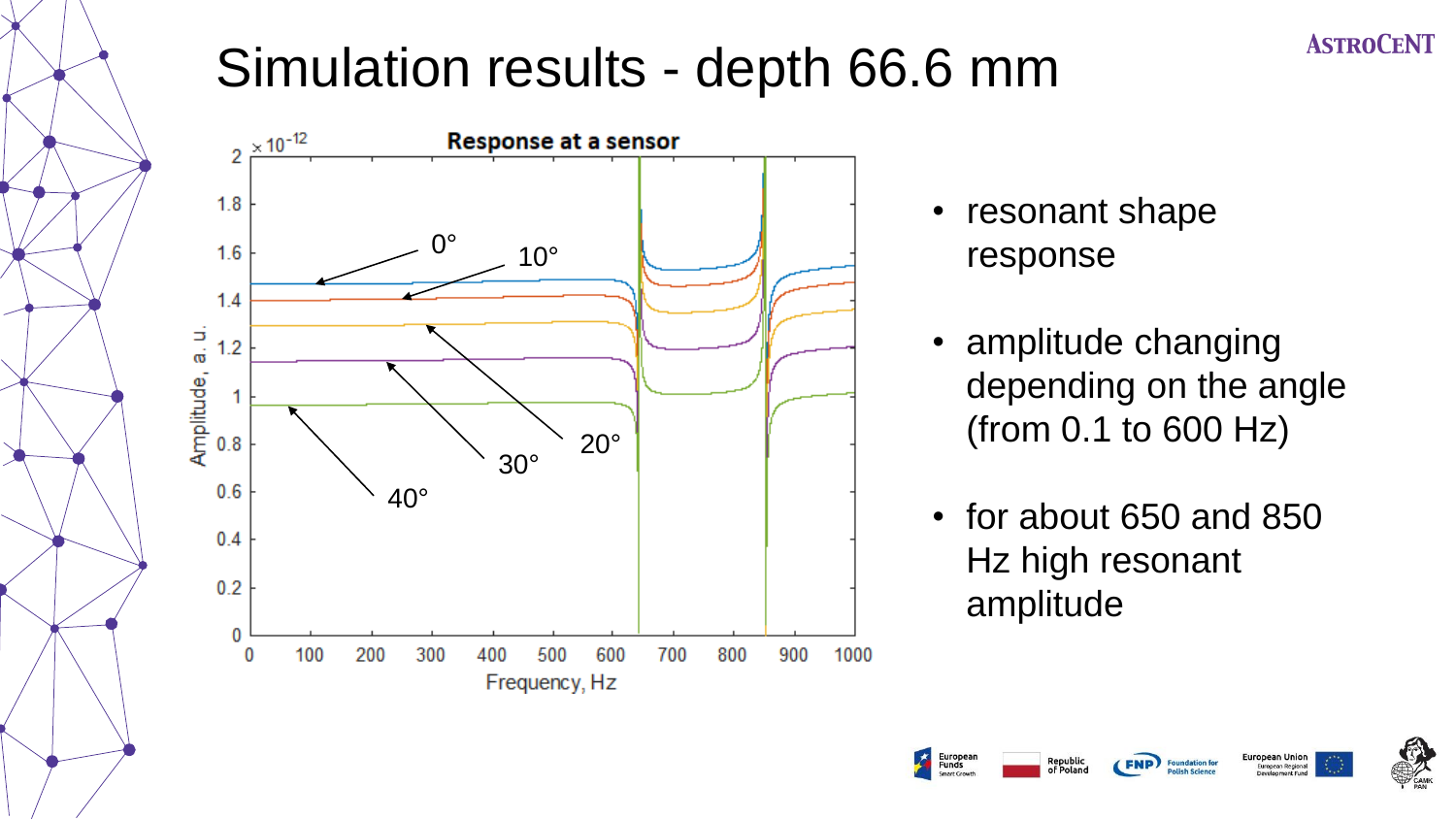# Simulation results - depth 90.0 mm



- resonant shape response
- amplitude changing depending on the angle (from 0.1 to 1800 Hz)
- for about 2000 Hz high resonant amplitude

Republio

European Union

**European Regional**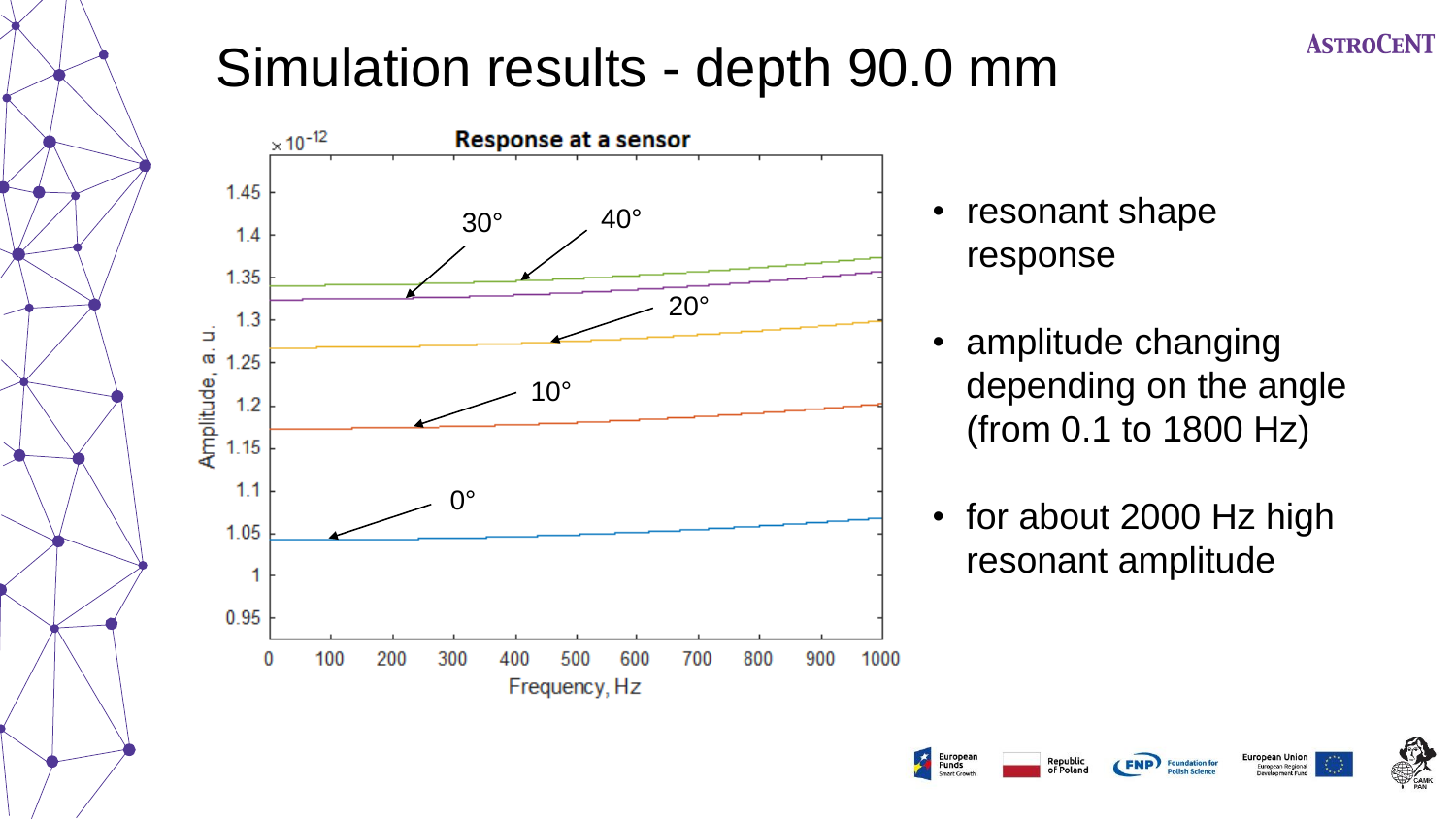### Expected response

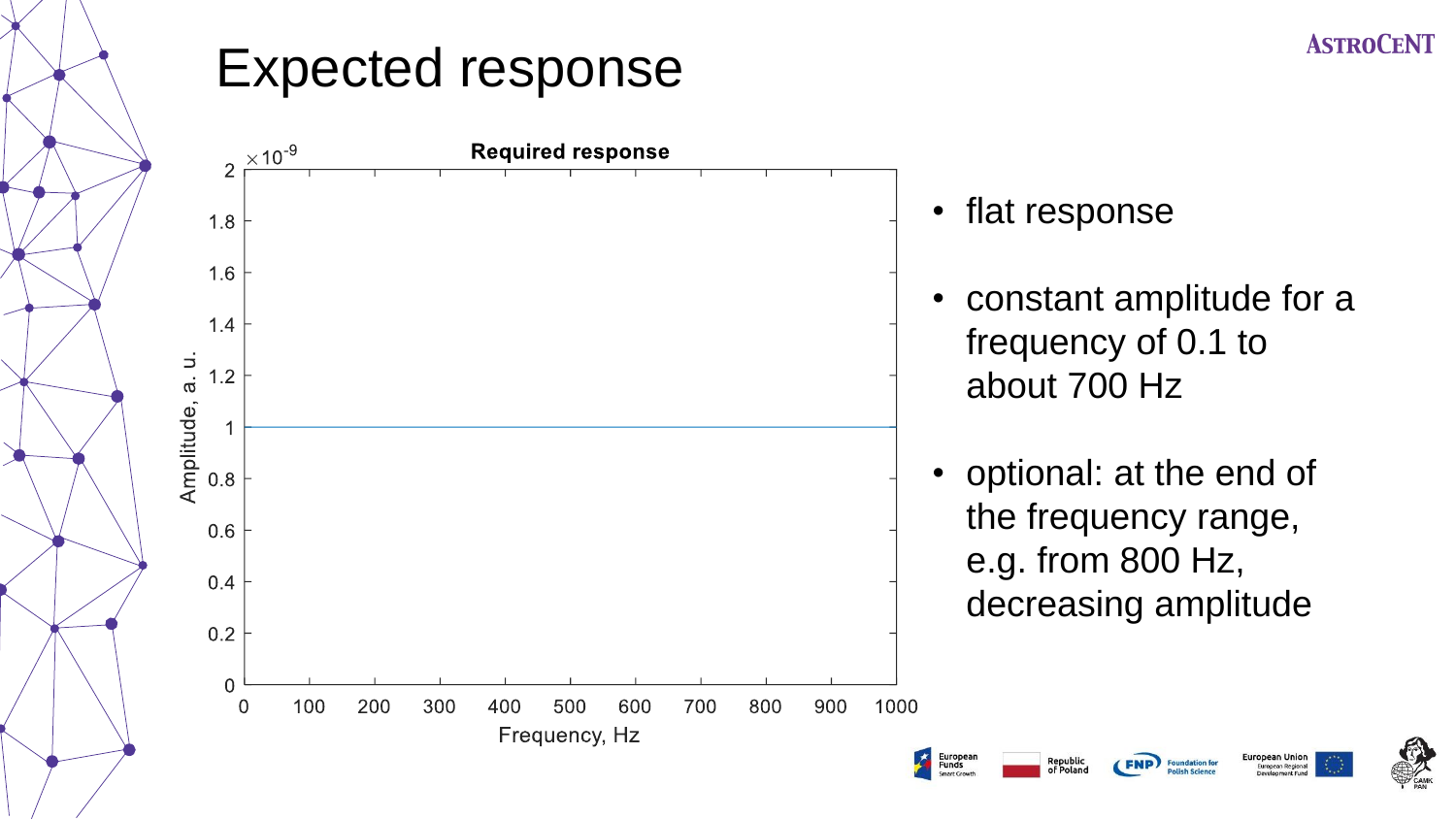

# **Conclusions**

- Far from ideal response of the sensor, resonant frequency response
- Expected response flat or close to flat
- Resonance arises from the element above the ground to the sensor
- Depending on the depth of the burial, the resonant frequency shifts wherein the sensor is buried deeper in the resonant frequency increases
- For seismic sensors we are interested in frequency range from 0,1 to 100 Hz
- We are working on 3D model which would visualize our simulation